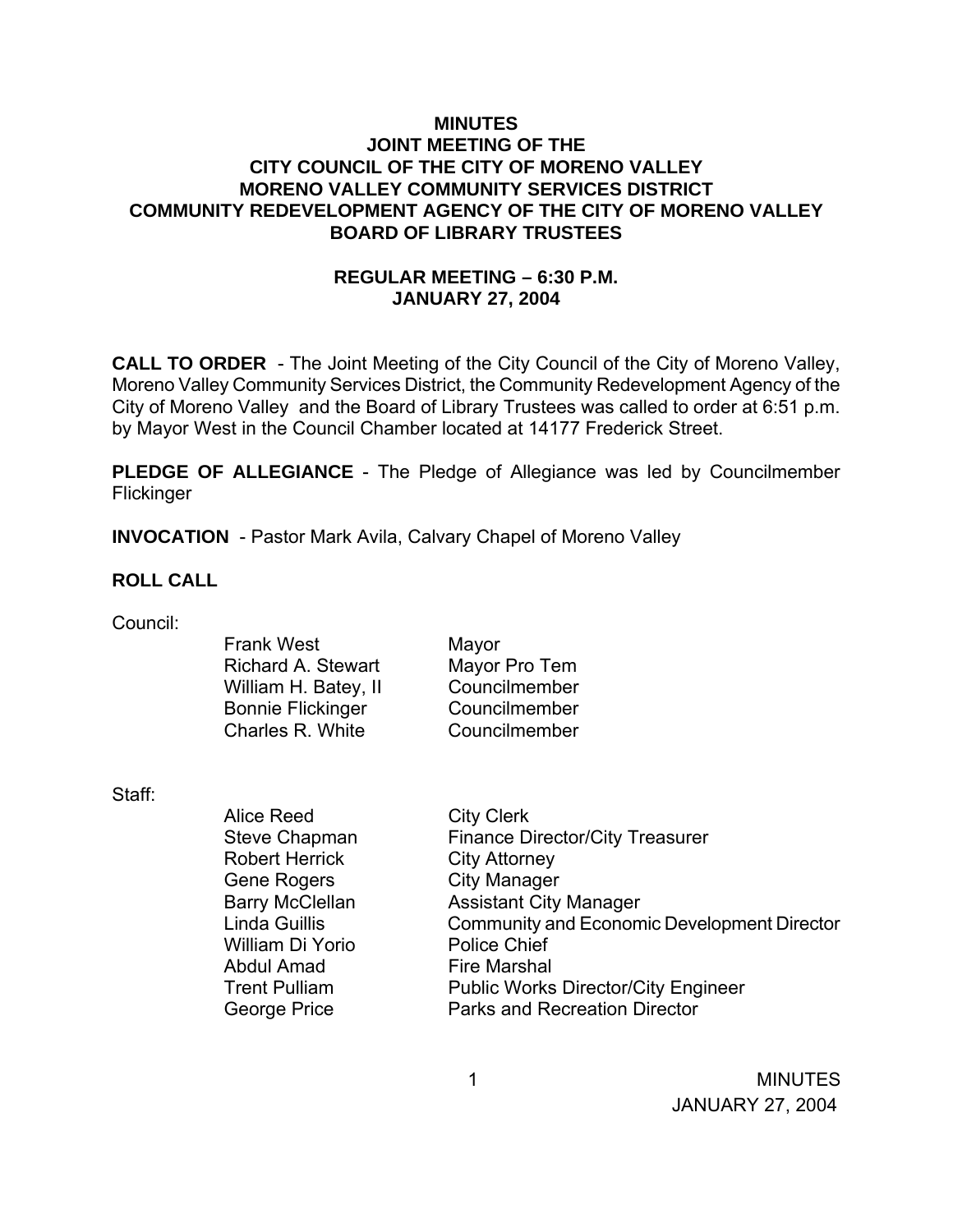### **JOINT CONSENT CALENDARS (SECTIONS A-D) OF THE CITY COUNCIL OF THE CITY OF MORENO VALLEY, MORENO VALLEY COMMUNITY SERVICES DISTRICT, COMMUNITY REDEVELOPMENT AGENCY OF THE CITY OF MORENO VALLEY AND THE BOARD OF LIBRARY TRUSTEES**

Mayor West opened the agenda items for the Consent Calendars for public comments; there being none, public comments were closed.

Councilmember Batey made a motion, seconded by Councilmember White to approve the Consent Calendars in their entireties, except for Items A8 and A11, B7, C4 and D2 – (Minutes of 1/13/04) which were pulled for separate discussion/action. Motion carried. Roll call vote.

# **A. CONSENT CALENDAR** - **CITY COUNCIL**

- A1 ORDINANCES FIRST READING BY TITLE ONLY Waived reading of all Ordinance Introductions and read by title only.
- A2. WARRANT REPORT DECEMBER, 2003 Adopted Resolution No. 2004-08, approving the Warrant Report, dated December 2003 in the total amount of \$10,256,857.63.

Resolution 2004-08

 Resolution of the City Council of the City of Moreno Valley, California, Approving the Warrant Report Dated December 31, 2003.

A3. ESTABLISH ALL-WAY STOP CONTROLS AT THE INTERSECTION OF LASSELLE STREET AND GENTIAN AVENUE AND AUTHORIZATION TO PROCEED WITH TRAFFIC SIGNAL DESIGN OF THE INTERSECTION Approved Resolution 2004-09, directing Transportation Engineering Division to establish all-way stop controls at the intersection of Lasselle Street and Gentian Avenue; directed staff to include the intersection of Lasselle Street and Gentian Avenue as a candidate location for the City's signal prioritization program for fiscal year 2003/2004; re-appropriated a portion of the funds from the Perris Boulevard/Red Maple Lane traffic signal project (account No. 125.82923), to design a traffic signal for Lasselle Street and Gentian Avenue intersection; and authorized the Finance Director to establish an account number for Lasselle Street and Gentian Avenue intersection.

Resolution No. 2004-09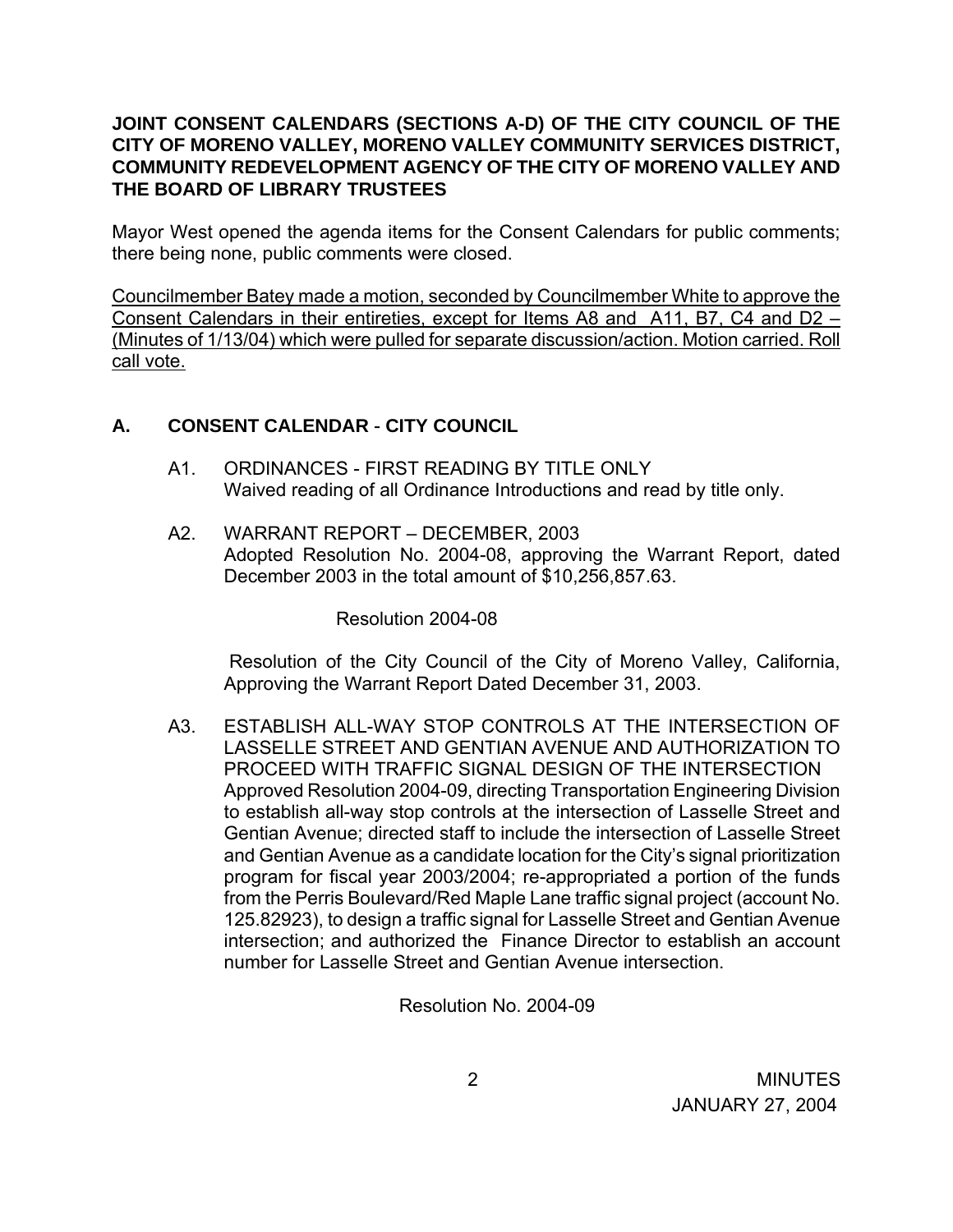A Resolution of the City Council of the City of Moreno Valley, Establishing Stop Controls for North and South Bound Traffic on Lasselle Street at Gentian Avenue.

A4. RESOLUTION NO. 2004-10 ADOPT AND APPROVE THE CITY OF MORENO VALLEY PUBLIC WORKS DEPARTMENT'S LANDSCAPE DESIGN GUIDELINES Adopted Resolution No. 2004-10 adopting the City of Moreno Valley Public Works Department's Landscape Design Guidelines document, which is on file in the office of the City Engineer.

#### Resolution No. 2004-10

A Resolution of the City Council of the City of Moreno Valley, California, Adopting the City of Moreno Valley Public Works Department Landscape Design Guidelines.

- A5. NOTICE OF COMPLETION AND ACCEPTANCE OF THE TRAFFIC SIGNAL AT IRIS AVENUE AND INDIAN STREET, PROJECT NO. 01-12566721-2 Ratified Contract Change Order No. 1; accepted the work as complete for the traffic signal at Iris Avenue and Indian Street, constructed by DBX, Inc., 42066 Avenida Alvarado, Suite "C", Temecula, California 92590; directed the City Clerk to record the Notice of Completion within ten (10) calendar days at the office of the County Recorder of Riverside County, as required by Section 3093 of the California Civil Code; authorized the Director of Finance to release the retention to DBX, Inc. thirty-five (35) calendar days after the date of recordation of the Notice of Completion, if no claims are filed against the project; and accepted the improvements into the City's maintained road system.
	- A6. AUTHORIZATION TO AWARD THE CONSTRUCTION CONTRACT FOR THE FISCAL YEAR 2002/2003 BTA PROJECT, CLASS II AND CLASS III BIKEWAYS, PROJECT NO. 03-1256532 Awarded the construction contract for the Fiscal Year 2002/2203 Bicycle Transportation Account (BTA), Class II & III for the Base Bid and Additive Bid Items "A" and "B" to C-18, Inc., P.O. Box 3360, Beaumont, California 92223; authorized the Mayor to execute a contract with C-18, Inc.; and authorized the issuance of a Purchase Order for C-18, Inc., in the amount of \$103,831 (the bid amount plus 10% contingency) when the contract has been signed by all parties.
	- A7. NOTICE OF COMPLETION FOR FISCAL YEAR 2002-2003 ANNUAL PAVEMENT RESURFACING PROGRAM. PROJECT NO. 01-12556330 Ratified Contract Change Order Nos. 1 and 2 (Final); accepted the work as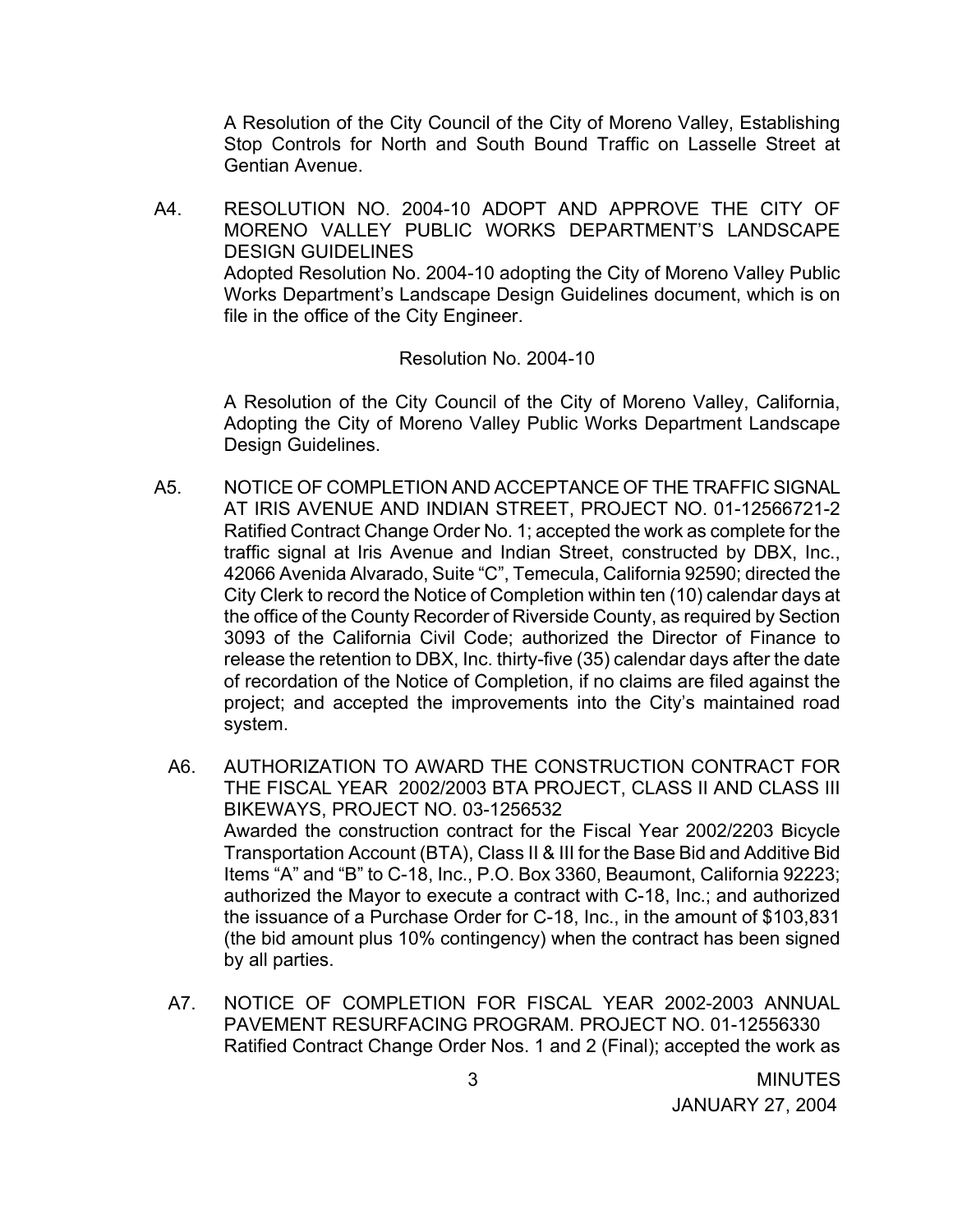complete for the Fiscal Year 2002-2003 Annual Pavement Resurfacing Program, constructed by Silvia Construction, Inc., 9007 Center Avenue, Rancho Cucamonga, California 91730-5311; directed the City Clerk to record the Notice of Completion within ten (10) days, at the office of the County Recorder of Riverside County, as required by Section 3093 of the California Civil Code; authorized the Director of Finance to release the retention to Silvia Construction, Inc., thirty-five calendar (35) days after the date of recordation of the Notice of Completion, if no claims are filed against the project; and accepted the improvements into the City's maintained road system.

- A9. MINUTES SPECIAL MEETING OF DECEMBER 16, 2003 Approved as submitted.
- A10. MINUTES SPECIAL CEREMONIAL MEETING OF JANUARY 6, 2004 Approved as submitted.

#### **B. CONSENT CALENDAR** - **COMMUNITY SERVICES DISTRICT**

- B1. ORDINANCES FIRST READING BY TITLE ONLY Waived reading of all Ordinance Introductions and read by title only.
- B2. RECOMMEND ACCEPTANCE OF SHADOW MOUNTAIN PARK AND PHASE 1 IMPROVEMENTS (TRACT 23553). Accepted Shadow Mountain Park and its Phase 1 Improvements as completed by Empire Homes Tract 23553.
- B3. REQUEST TO ADVERTISE A NOTICE REQUESTING PROPOSALS MORENO VALLEY COMMUNITY SERVICES DISTRICT PROJECT NO. E-3/04 – MAINTENANCE OF STREETSCAPE LANDSCAPING AND IRRIGATION – MORENO VALLEY RANCH – WEST Adopted the area map and maintenance specifications, which are on file in the office of the Director of Public Works; and authorized the City Clerk to advertise a Notice Requesting Proposals for Project E-3/04.
- B4. ACCEPTANCE OF ONE-TIME GRANT FUNDING CHILD CARE GRANT Authorized the acceptance of one-time grant funding in the amount of \$2,328 from the California Department of Education, Child Development Division. These grant monies are for the purpose of purchasing instructional materials and supplies for the child development program for FY 2003/2004; and adopted Resolution No. CSD 2004-01 to certify the approval of the governing board to enter into this transaction with the California Department of Education for the purpose of purchasing instructional materials and supplies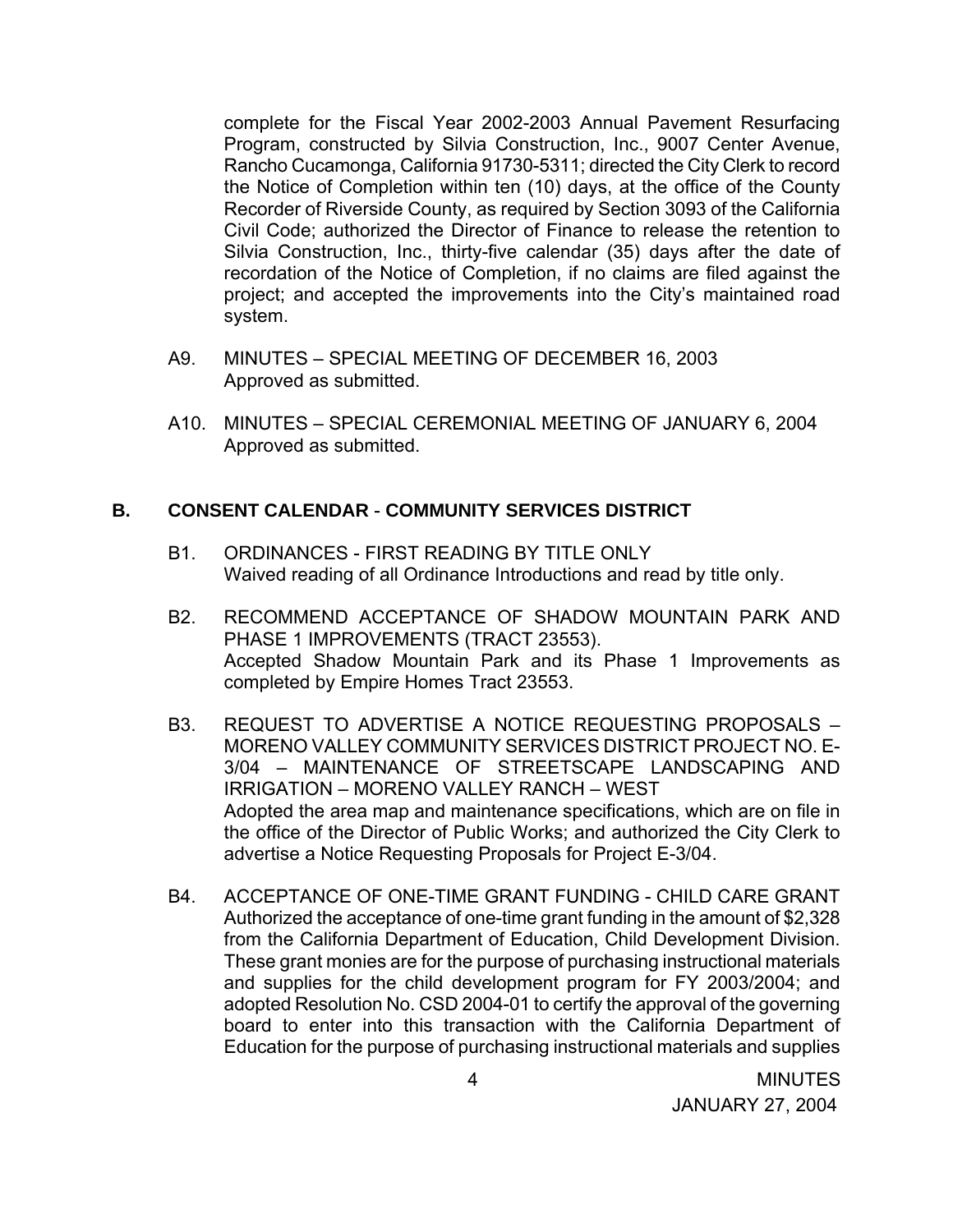for the child care development program and to authorize the designated personnel, as shown on the resolution, to sign contract documents for FY 2003/2004.

#### Resolution No. CSD 2004-01

A Resolution of the City Council of the City of Moreno Valley, California, Acting in Its Capacity as the Board of Directors of the Moreno Valley Community Services District Certifying the Approval of the Governing Board to Enter Into a Transaction With the California Department of Education for the Purpose of Purchasing Instructional Materials and Supplies for the Child Care and Development Program and to Authorize Designated Personnel to Sign Contract Documents for FY 2003/04.

- B5. MINUTES SPECIAL MEETING OF DECEMBER 16, 2003 Approved as submitted.
- B6. MINUTES SPECIAL CEREMONIAL MEETING OF JANUARY 6, 2004 Approved as submitted.

#### **C. CONSENT CALENDAR** - **COMMUNITY REDEVELOPMENT AGENCY**

- C1. ORDINANCES FIRST READING BY TITLE ONLY Waived reading of all Ordinance Introductions and read by title only.
- C2. MINUTES SPECIAL MEETING OF DECEMBER 16, 2003 Approved as submitted.
- C3. MINUTES SPECIAL CEREMONIAL MEETING OF JANUARY 6, 2004 Approved as submitted.

### **D. CONSENT CALENDAR** - **BOARD OF LIBRARY TRUSTEES**

D1. ORDINANCES - FIRST READING BY TITLE ONLY Waived reading of all Ordinance Introductions and read by title only.

#### **AGENDA ORDER**

 G1. MORENO VALLEY UNIFIED SCHOOL DISTRICT FUTURE SCHOOL FACILITIES – PowerPoint Presentation Mayor West opened the agenda item for public comments. Public comments

5 MINUTES

JANUARY 27, 2004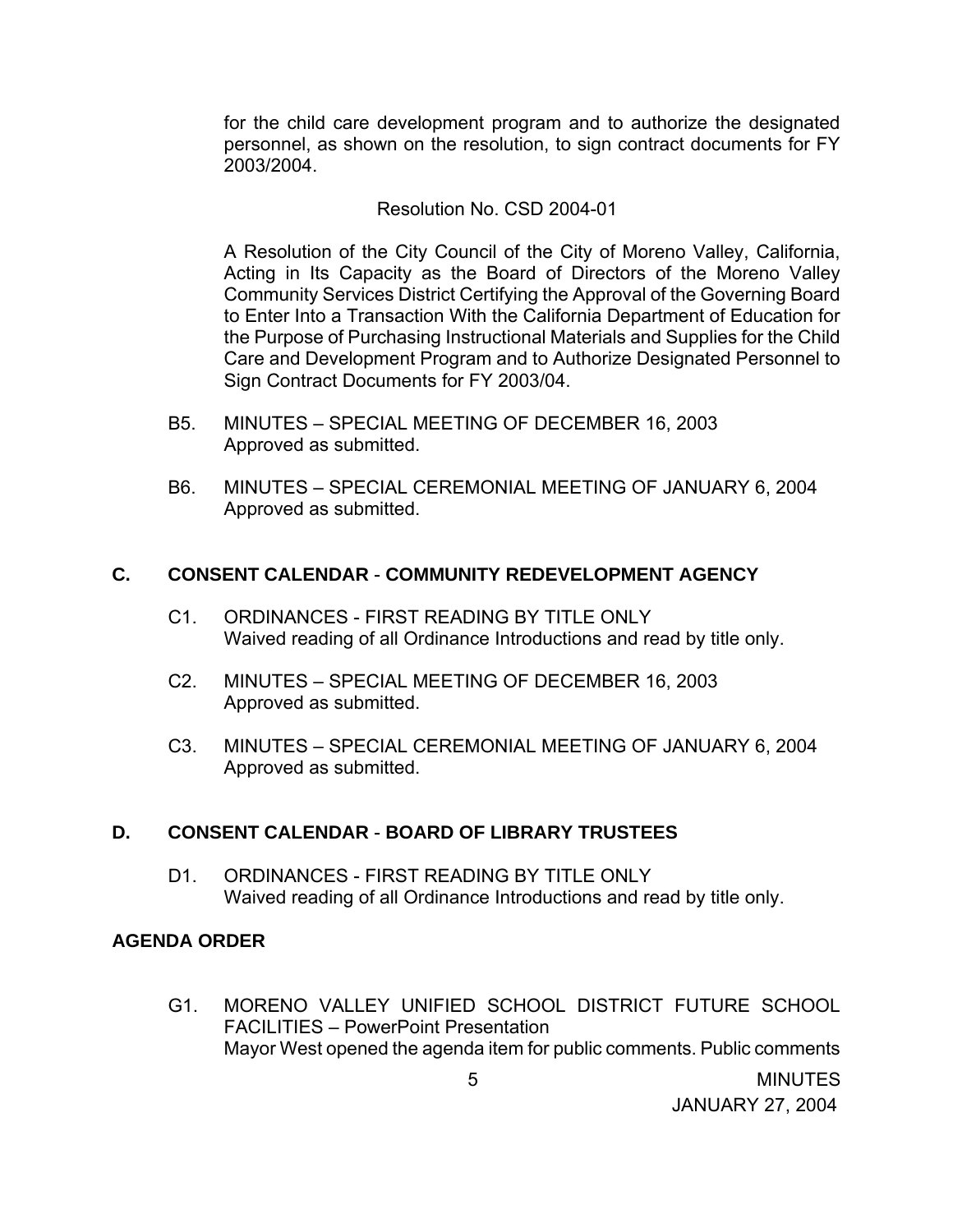were received from Ray Hosman; Priscilla Banks; Louise Palomarez and Ron Visser.

 G7. INTRODUCTION OF CSD ORDINANCE NO. CSD 44 ADDING FEES FOR SENIOR PROGRAMS AND SERVICES AT THE MORENO VALLEY SENIOR COMMUNITY CENTER

President West opened the agenda item for public comments. Public comments were received from Dorothy Stringer (opposes); Joyce Frey (opposes); Pete Bleckert (opposes); and Michael Lanitis (opposes).

Boardmember White made a motion, seconded by Vice-President Stewart to pull and table the item and for the Senior Center to continue as in the past for the remainder of the fiscal year and be studied further by staff and brought back to the Council at the appropriate time. Motion carried 5-0. Roll call vote.

H8. A RESOLUTION OF THE CITY COUNCIL OF THE CITY OF MORENO VALLEY, CALIFORNIA, SUPPORTING THE MORENO VALLEY UNIFIED SCHOOL DISTRICT'S GENERAL OBLIGATION BOND MEASURE "A"

 Mayor West opened the agenda item for public comments. Public comments were received from Ray Hosman (opposes); Pete Bleckert (opposes); and Lisa Conyers (supports).

Councilmember White made a motion, seconded by Councilmember Batey to adopt Resolution No. 2004-11. Motion carried 5-0. Roll call vote.

Resolution No. 2004-11

A Resolution of the City Council of the City of Moreno Valley, California, Supporting the Moreno Valley Unified School District's General Obligation Bond Measure "A"

H9. A RESOLUTION OF THE CITY COUNCIL OF THE CITY OF MORENO VALLEY, CALIFORNIA, SUPPORTING RIVERSIDE COMMUNITY COLLEGE DISTRICT'S GENERAL OBLIGATION BOND MEASURE "C"

 Mayor West opened the agenda item for public comments. Public comments were received from Ray Hosman (opposed); Pete Bleckert (opposed) Lisa Conyers (supports) and Dr. Richard Tworek (supports).

 Councilmember White made a motion, seconded by Councilmember Flickinger to adopt Resolution No. 2004-12. Motion carried 5-0. Roll call vote. Resolution No. 2004-12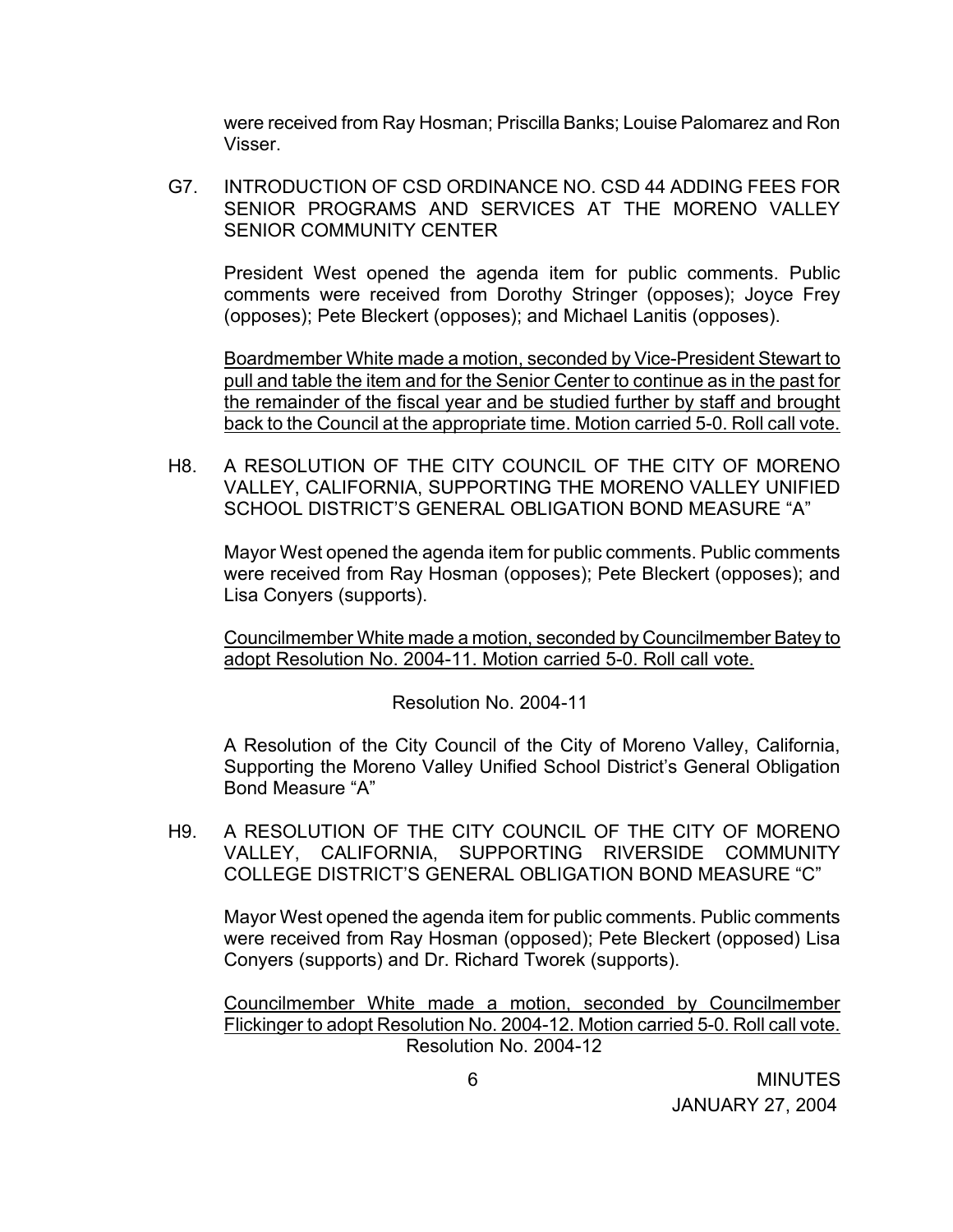A Resolution of the City Council of the City of Moreno Valley, California, Supporting Riverside Community College District's General Obligation Bond Measure "C"

G3. ADVISORY COMMITTEE ANNUAL UPDATES (No written material provided - Oral Presentation Only)

Oral Presentations were made by:

 Margie Breitkreuz, Chair – Citizens' Advisory Committee on Recreational **Trails** 

 Harnethia Mansell, Chair - Cultural Preservation Advisory Committee Thomas Heinz, Vice Chair – Ecological Preservation Advisory Committee Duncan Dieterly, Chair – Library Advisory Board

 Ron Crothers, Vice-Chair – Parks and Recreation Advisory Committee Michael Geller, Chair – Planning Commission

 Redevelopment Manager Slagerman informed the City Council that Pastor Larry Orr, Chair of the Project Area Committee had to leave to attend another meeting but would be willing to make his presentation at a future Council meeting.

Barb Cain, Vice-Chair – Senior Citizens Advisory Committee Delane Townsend, Vice-Chair – Traffic Safety Advisory Committee

 President West opened the agenda item for public comments; there being none, public comments were closed.

Councilmember Batey made a motion, seconded by Mayor Pro Tem Stewart to bring to a future Study Session the issue of designating the Committees as Commissions and to include an update from Community of Promise in 2005. Motion carried unanimously.

### PUBLIC COMMENTS **ON ANY SUBJECT NOT ON THE AGENDA** UNDER THE JURISDICTION OF THE CITY COUNCIL ARE AS FOLLOWS:

Priscilla Banks – Address matter of record

- 1) Recreation center
- 2) Redevelopment Agency money

#### Gerald Budlong – 24821 Metrick Drive

- 1) EPAC member
- 2) Supports Wal-Mart project
- 3) Supports Municipal Utility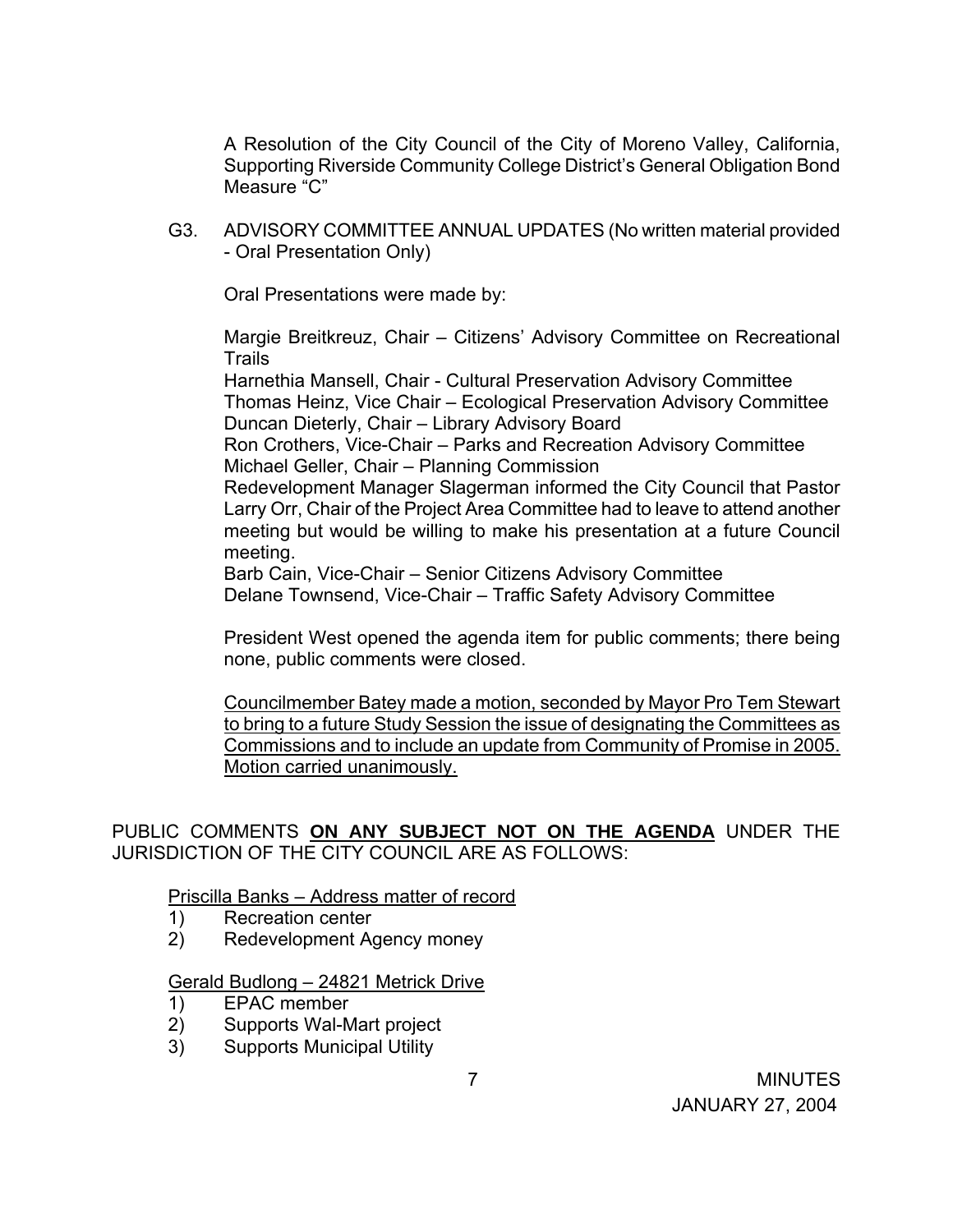### Marcia Amino – 10363 Crestbrook Drive

- 1) Utility initiative measure
- 2) Corona not selling power to City

### Ray Hosman – Address matter of record

- 1) School Bond measure
- 2) RDA money

### Joseph Lorenzana – 28834 Big Pine Way

1) Utility Measure

### Pete Bleckert – Address matter of record

- 1) School Bond Measure
- 2) Equestrian trails
- 3) Fees for lights
- 4) Advisory committees

### Daryl Terrell – Address matter of record

1) Vacant Festival building – possible site for new library

### Louise Palomarez – Address matter of record

- 1) Advocate & activist for children
- 2) City Council & staff salaries
- 3) Senior Citizens
- 4) Low income individuals

# **CLOSING COMMENTS AND/OR REPORTS OF THE CITY COUNCIL, COMMUNITY SERVICES DISTRICT, OR COMMUNITY REDEVELOPMENT AGENCY**

#### Mayor Pro Tem Stewart

- 1) Has received several phone calls regarding new businesses on Day Street businesses on East side of street are in Moreno Valley - asked the Public Works Director to give an update on status of traffic signal improvements at the 60 freeway – he stated the design contract has been awarded and should be completed by **Thanksgiving**
- 2) Stated Corona will not be selling electricity to the City
- 3) City's utility could prove to be quite profitable
- 4) BRAC will be coming down the road after the November election March Joint Powers Authority recently voted to assist Moreno Valley to keep MARB off the closure list – contact him for information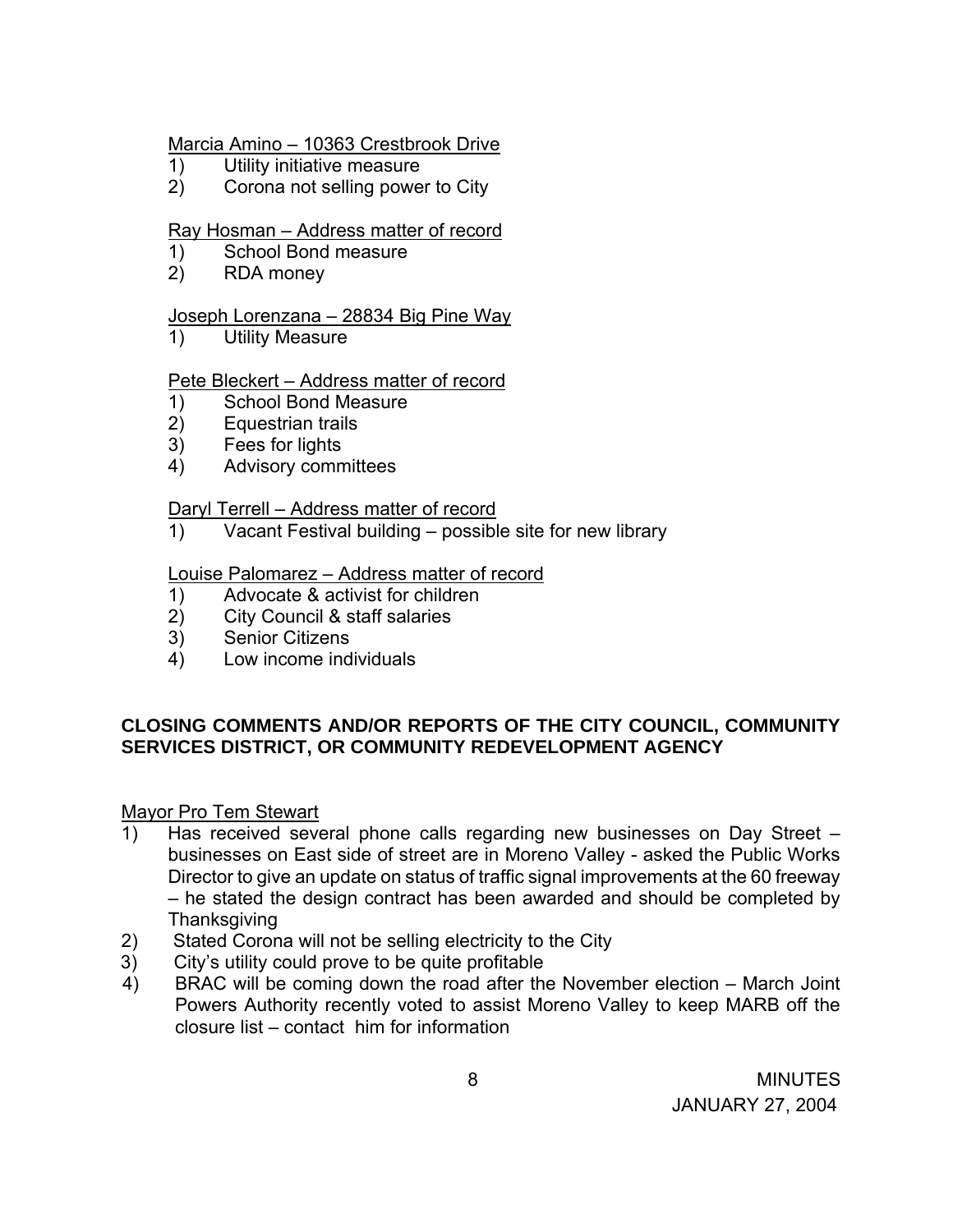- 5) Invited citizens concerned about the growth process to contact the City for information on upcoming meetings
- 6) Feels Senior Center issue was a good lesson of democracy in action

### Council Member Flickinger

- 1) Thanked Advisory Committee chairpersons for their presentations
- 2) Stated the Measure A School Bond will have a positive impact on traffic safety issues around schools
- 3) Verified that low-income seniors are entitled to an exemption to the Utility User's Tax
- 4) Stated Council salaries are below what is allowed by the State invited the public to follow along with a Council Member to observe how many hours they work
- 5) SCE doesn't want to lose profits from the City SCE is backing the Utility Measure Initiative – letter sent by proponents of measure is full of incorrect information – asked residents to call her for clarification of information
- 6) Press Enterprise article on January 19, 2004, stated that the City Ordinance prohibiting parking on street sweeping day allowed for tickets to be issued after the street sweeper had gone by – this is not true – once the street sweeper has finished sweeping the street tickets are not issued
- 7) City has cutting-edge GIS (Geographic Information Systems) Department congratulated the department on international recognition received in ESRI publication
- 8) February 7, 2004 is the Friends of the Library book sale

### Council Member White

- 1) Stated there are signs posted regarding street sweeping hours
- 2) Challenged the citizens that call the City Council "crooks" to prove these allegations – citizens should be trying to improve the City not destroy it

#### Council Member Batey – no comments

Mayor West –no comments

**RECESS; RECONVENE** 

# **ADJOURNMENT TO MORENO VALLEY PUBLIC FACILITIES FINANCING CORPORATION ANNUAL MEETING**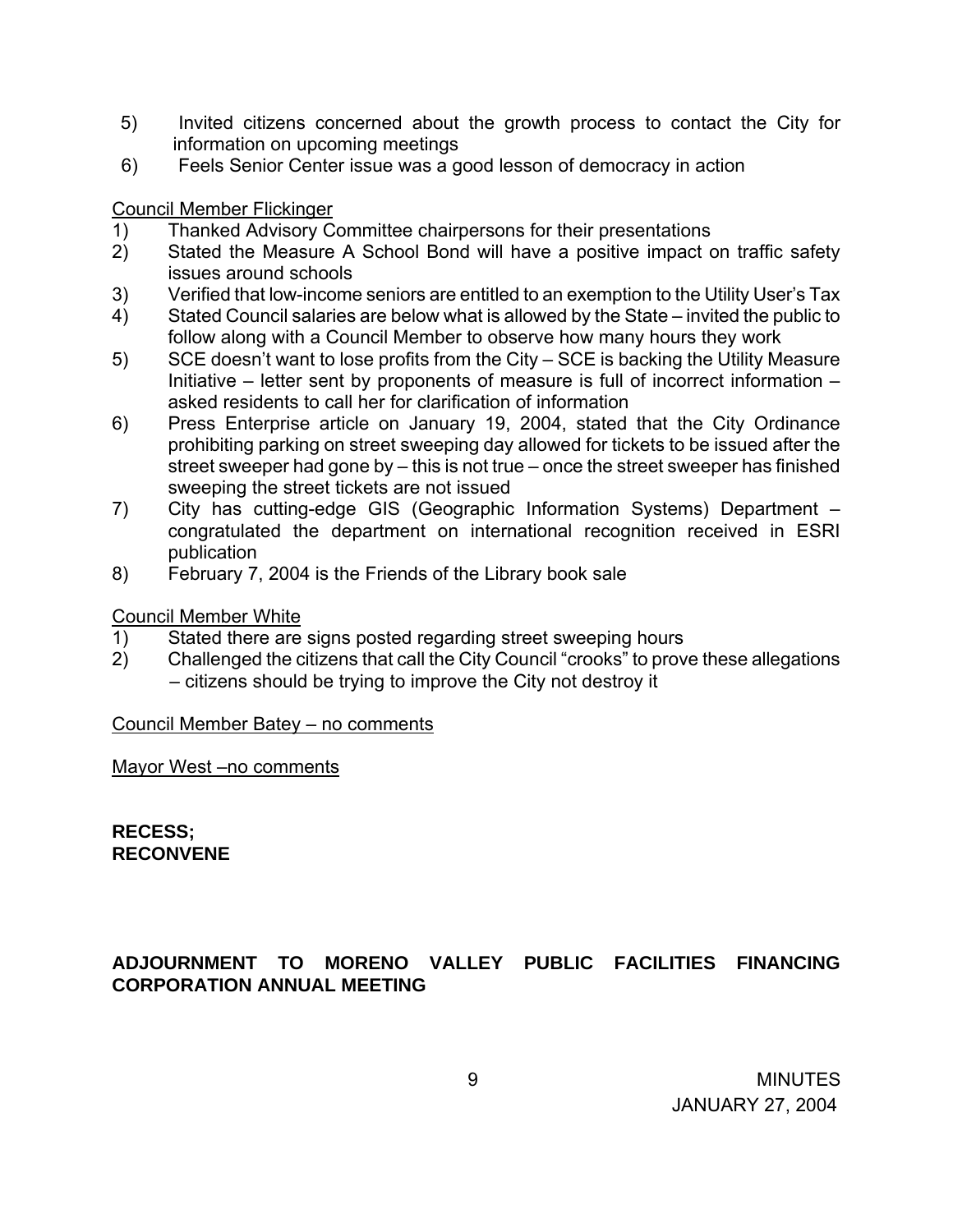### **CONVENE THE ANNUAL/REGULAR MEETING OF THE MORENO VALLEY PUBLIC FACILITIES FINANCING CORPORATION (MVPFFC)**

#### **CALL TO ORDER**

#### **ROLL CALL**

| <b>Frank West</b>         | President             |
|---------------------------|-----------------------|
| <b>Richard A. Stewart</b> | <b>Vice-President</b> |
| William H. Batey, II      | <b>Boardmember</b>    |
| <b>Bonnie Flickinger</b>  | <b>Boardmember</b>    |
| Charles R. White          | Boardmember           |

There were no reports or issues before the Corporation to be addressed

ADJOURNED THE ANNUAL MEETING OF THE MORENO VALLEY PUBLIC FACILITIES FINANCING CORPORATION TO ANNUAL MEETING OF THE MORENO VALLEY PUBLIC FINANCING AUTHORITY (MVPFA)

### **CONVENE THE ANNUAL/REGULAR MEETING OF THE MORENO VALLEY PUBLIC FINANCING AUTHORITY (MVPFA)**

#### **CALL TO ORDER**

#### **ROLL CALL**

| Chairman           |
|--------------------|
| Vice-Chairman      |
| <b>Boardmember</b> |
| Boardmember        |
| Boardmember        |
|                    |

There were no reports or issues before the Authority to be addressed

ADJOURNED THE ANNUAL MEETING OF THE MORENO VALLEY PUBLIC FINANCING **AUTHORITY** 

**RECONVENED THE JOINT MEETING OF THE CITY COUNCIL OF THE CITY OF MORENO VALLEY, MORENO VALLEY COMMUNITY SERVICES DISTRICT, THE COMMUNITY REDEVELOPMENT AGENCY OF THE CITY OF MORENO VALLEY, AND THE BOARD OF LIBRARY TRUSTEES** 

#### **E. PUBLIC HEARINGS**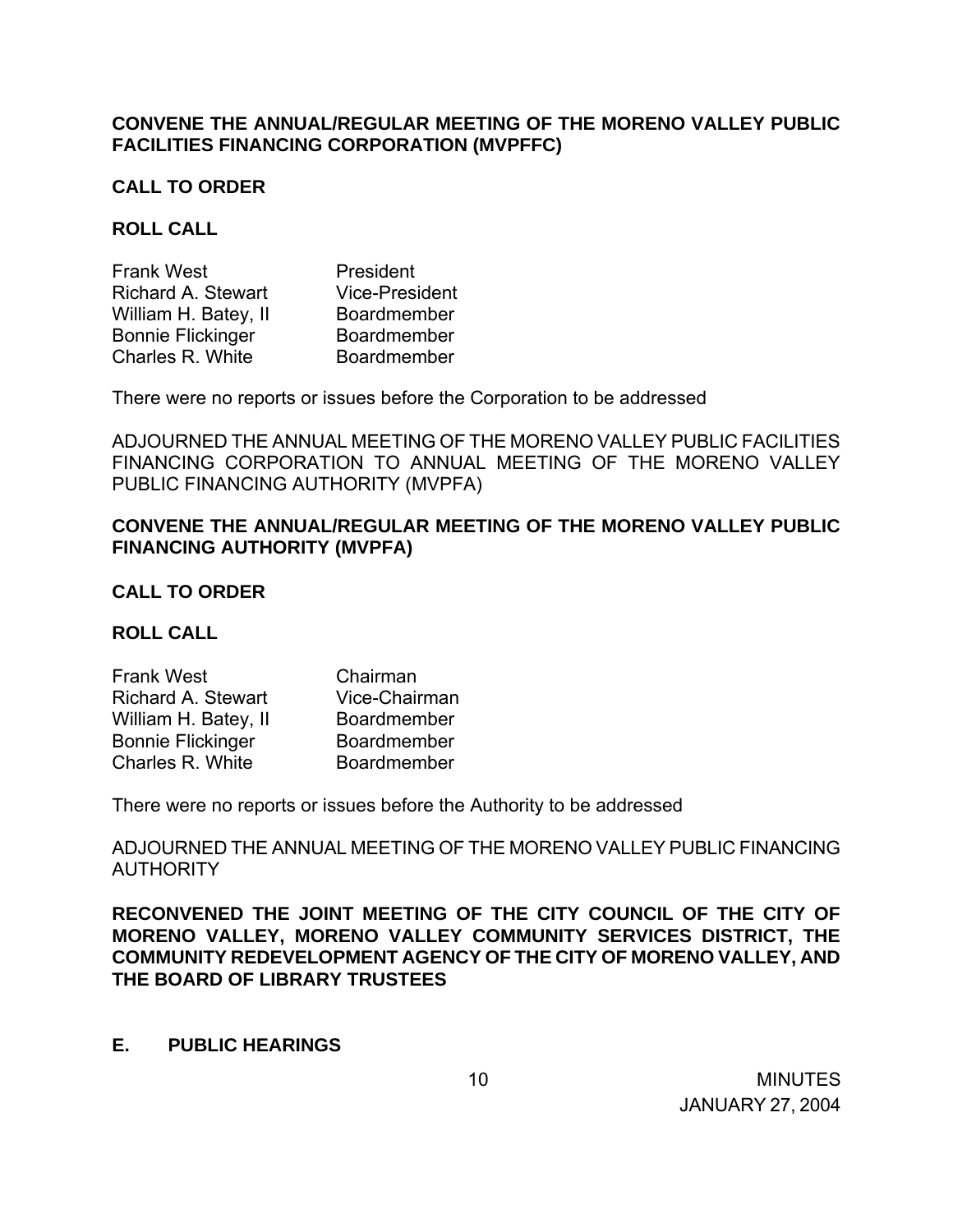Questions or comments from the public on a Public Hearing matter are limited to five minutes per individual and must pertain to the subject under consideration. Those wishing to speak should complete and submit a GOLDENROD speaker slip to the Bailiff.

E1. PUBLIC HEARING REGARDING MAIL BALLOT PROCEEDINGS FOR: TENTATIVE TRACT 29732 (AND ALL AFFECTED PHASES) FOR: 1) INCLUSION INTO COMMUNITY SERVICES DISTRICT (CSD) ZONE B (RESIDENTIAL STREET LIGHTING) AND APPROVAL OF THE ANNUAL CHARGE; AND 2) APPROVAL OF THE NATIONAL POLLUTANT DISCHARGE ELIMINATION SYSTEM (NPDES) REGULATORY RATE SCHEDULE; AND TENTATIVE TRACTS 30316 AND 30318 (AND ALL AFFECTED PHASES) FOR APPROVAL OF THE NPDES REGULATORY RATE SCHEDULE; AND TENTATIVE TRACT 30321 (AND ALL AFFECTED PHASES) FOR: 1) INCLUSION INTO CSD ZONES B AND E-3A (INTERNAL WALLS/PARKWAY LANDSCAPE MAINTENANCE) AND APPROVAL OF THE ANNUAL CHARGES; AND 2) APPROVAL OF THE NPDES REGULATORY RATE SCHEDULE

President West opened the public testimony portion of the public hearing; there being none, public testimony was closed.

Vice-President Stewart made a motion, seconded by Boardmember Batey to direct the Secretary to tabulate the ballots .Motion carried 5-0. Roll call vote. The Secretary announced the results as follows:

Tentative Tracts 29732, 30316, 30318 and 30321 – "Yes"

Vice-President Stewart made a motion, seconded by Boardmember Batey to verify and accept the results of the mail ballot proceedings as identified on the Official Tally Sheet and Assessor Parcel Number (APN) listing; receive and file with the City Clerk's Office the accepted Official Tally Sheet and APN listing; and authorize and impose the applicable CSD charges and the NPDES regulatory rate for Tentative Tracts 29732, 30316, 30318 and 30321 (and all affected phases). Motion carried 5-0. Roll call vote.

 E2. EXTENSION OF INTERIM URGENCY ORDINANCE NO. 652 PROHIBITING THE ESTABLISHMENT OF INDOOR SWAP MEETS/MINI-MALLS PENDING ADOPTION OF A PERMANENT ORDINANCE (PUBLIC HEARING)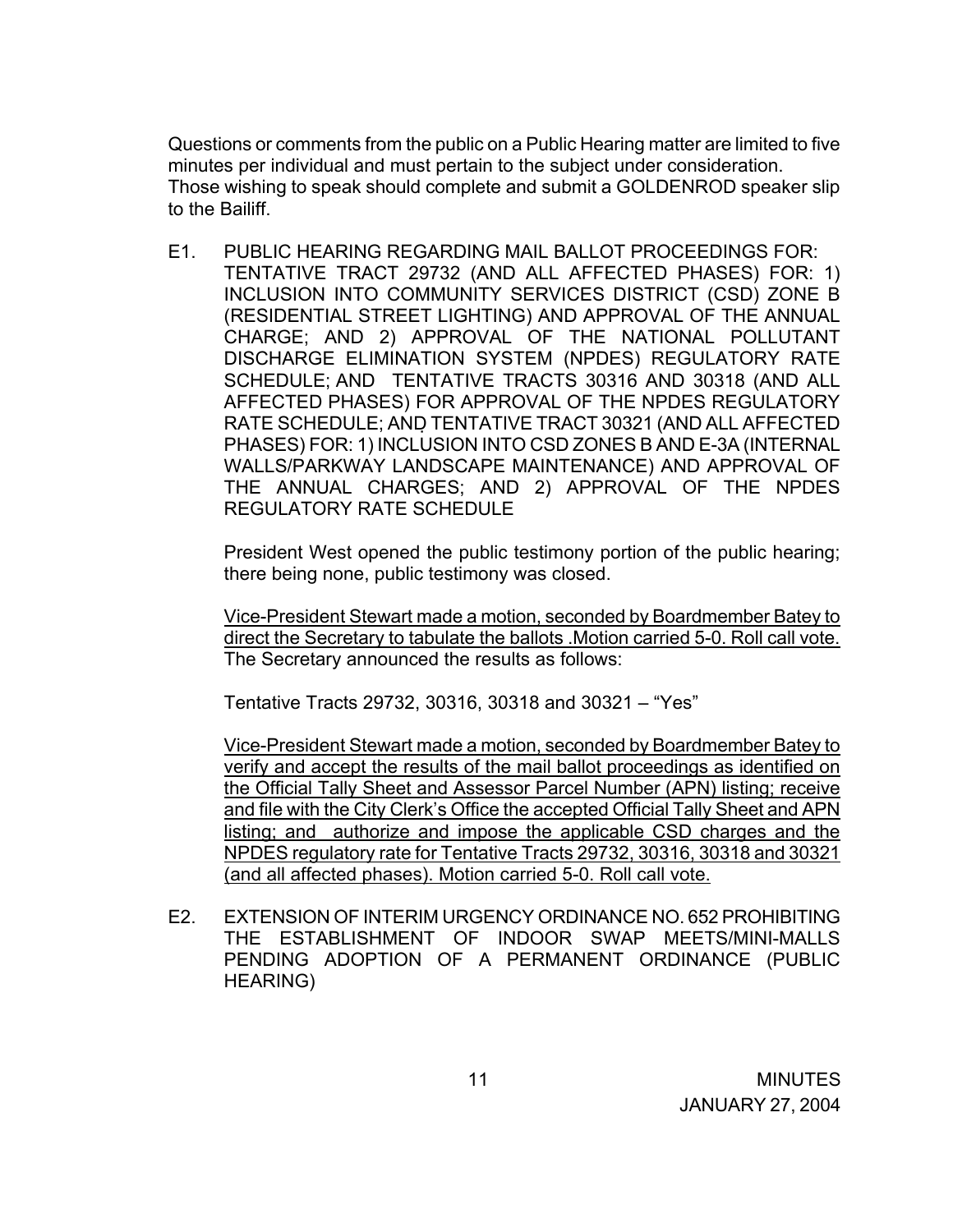Mayor West opened the public testimony portion of the public hearing. Public testimony was received from Steve Glusker, Managing Partner of F.W. Rialto.

Councilmember Flickinger made a motion, seconded by Councilmember Batey to include the PowerPoint slides into the record. Motion carried 5-0. Roll call vote.

Mayor Pro Tem Stewart made a motion, seconded by Councilmember White to recognize that the interim urgency ordinance prohibiting indoor swap meets qualifies as an exemption under Section 15061 of the CEQA Guidelines in that there is no possibility that this activity may have the potential for causing a significant impact on the environment. Motion carried 5-0. Roll call vote.

Councilmember Batey made a motion, seconded by Councilmember White to adopt Ordinance No. 657, thereby approving an urgency ordinance prohibiting the establishment of indoor swap meets/mini-malls pending the completion of a study and adoption of permanent ordinances, policies and standards pursuant to Section 65858 of the California Government Code. Motion carried 5-0. Roll call vote.

### Ordinance No. 657

An Ordinance of the City Council of the City of Moreno Valley, California, Extending Interim Urgency Ordinance 652, Prohibiting the Establishment of Indoor Swap Meets/Mini-Malls Pending the Completion of a Study and Adoption of Permanent Ordinances, Policies and Standards Pursuant to Section 65858 of the California Government Code

# **F. ITEMS REMOVED FROM CONSENT CALENDARS FOR DISCUSSION OR SEPARATE ACTION**

- A8. REQUEST AUTHORIZATION TO ADVERTISE FOR PURCHASE AND INSTALLATION OF REPLACEMENT CARPET AT CITY HALL Councilmember Flickinger made a motion, seconded by Councilmember Batey to continue the item to the Council meeting of February 10, 2004. Motion carried unanimously.
- A11. MINUTES REGULAR MEETING OF JANUARY 13, 2004 (B7; C4 and D2)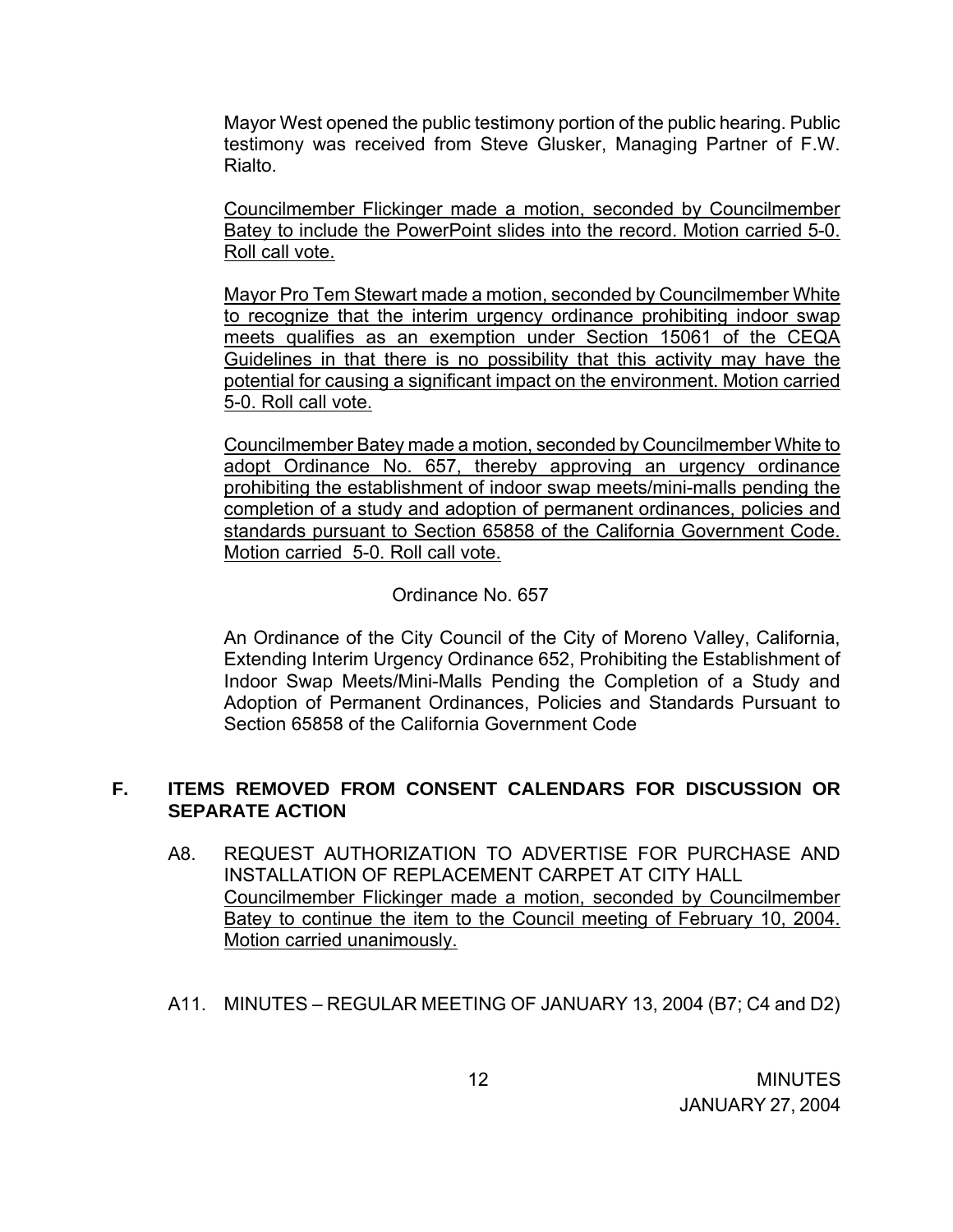Councilmember Flickinger made a motion, seconded by Councilmember Batey to continue the item to the Council meeting of February 10, 2004. Motion carried unanimously.

### **G. REPORTS**

G2. PUBLIC MEETING TO PROVIDE COMMENT ON THE REINSTATEMENT OF COMMUNITY SERVICES DISTRICT (CSD) ZONE D (PARKWAY LANDSCAPE MAINTENANCE) AT THE STANDARD LEVEL FOR TRACT NO. 20718 (AND ALL AFFECTED PHASES)

 President West opened the agenda item for public comments; there being none, public comments were closed.

 Boardmember White made a motion, seconded by Vice-President Stewart to receive and file. Motion carried unanimously.

 Mayor Pro Tem Stewart made a motion, seconded by Councilmember Batey to continue the Council meeting past 11:00 P.M. Motion carried unanimously.

G4. APPOINTMENTS TO THE ECOLOGICAL PROTECTION ADVISORY COMMITTEE, TRAFFIC SAFETY ADVISORY COMMITTEE AND PARKS AND RECREATION ADVISORY COMMITTEE

 Mayor West opened the agenda item for public comments; there being none, public comments were closed.

Mayor Pro Tem Stewart made a motion, seconded by Councilmember Batey to appoint Laura Arciniega to the Ecological Protection Advisory Committee for a term expiring 6/30/06; appoint Dennis Houser to the Traffic Safety Advisory Committee for a term expiring 6/30/05; appoint Rosemary Pinto to the Parks and Recreation Advisory Committee for a term expiring 6/30/04; appoint Alan Mader to the Parks and Recreation Advisory Committee for a term expiring 6/30/05; appoint Bruce Hoffman to the Parks and Recreation Advisory Committee for a term expiring 6/30/06; and appoint Elena Arciniega to the Parks and Recreation Advisory Committee as the teenage member with a term to expire 1/27/07 or until high school graduation, whichever comes first. Motion carried 5-0. Roll call vote.

G5. AN AMENDMENT OF THE PERMITTED USES TABLE CONTAINED IN SUBSECTION 9.20.020 OF THE MORENO VALLEY MUNICIPAL CODE

Mayor West opened the agenda item for public comments; there being none,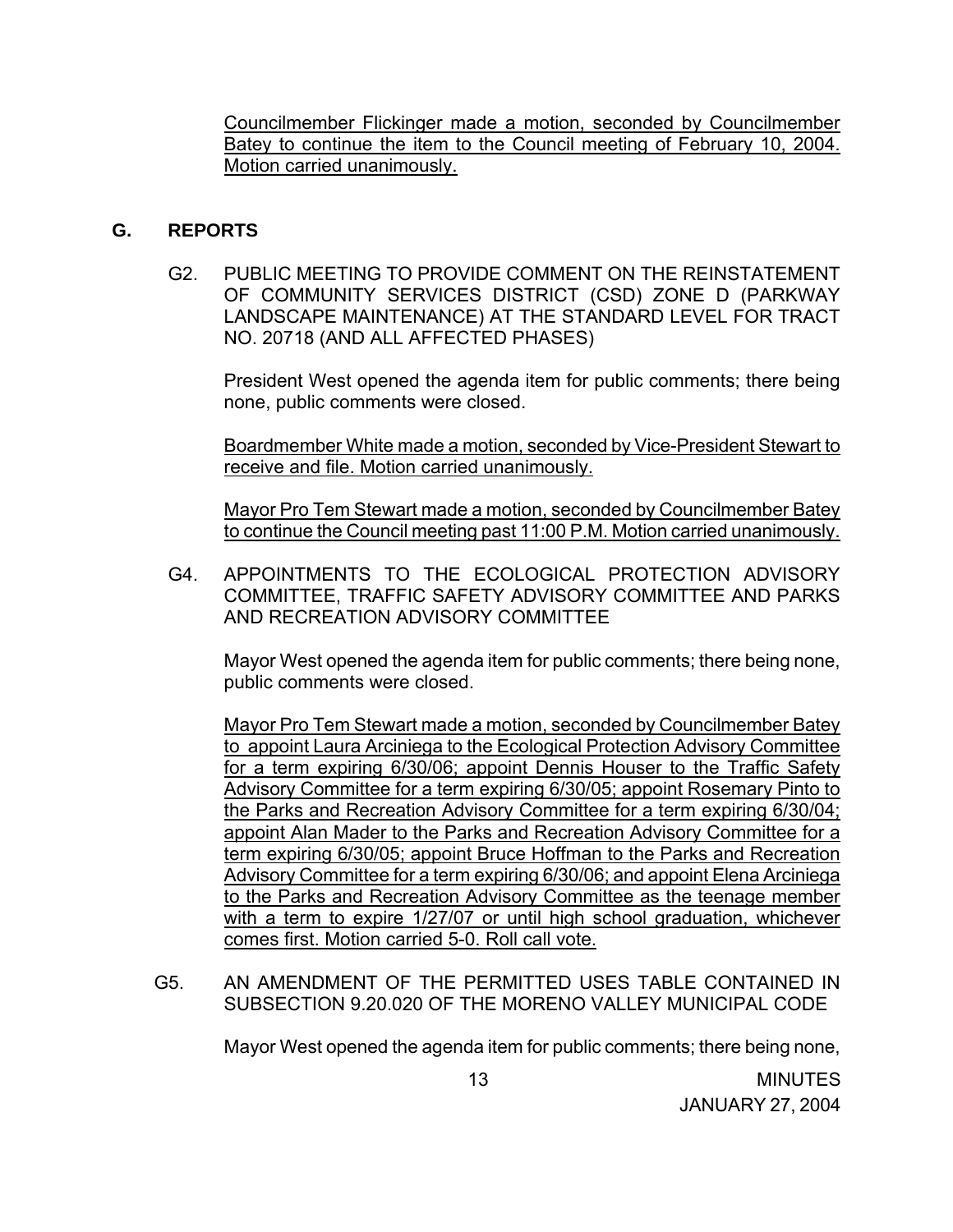public comments were closed.

 Mayor Pro Tem Stewart made a motion, seconded by Councilmember Batey to determine that the proposed ordinance is exempt from the California Environmental Quality Act (CEQA) in accordance with Section 15061 of the CEQA Guidelines because the proposed ordinance does not have the potential to cause a significant effect on the environment. Motion carried 5-0. Roll call vote.

 Mayor Pro Tem Stewart made a motion, seconded by Councilmember Batey to introduce Ordinance No. 655, thereby amending the Permitted Uses Table contained in Subsection 9.20.020 of the Moreno Valley Municipal Code. Motion carried 5-0. Roll call vote.

#### Ordinance No. 655

An Ordinance of the City Council of the City of Moreno Valley, California, Amending the Permitted Uses Table Contained in Subsection 9.02.020 of the Moreno Valley Municipal Code

G6. ORDINANCE FOR NATIONAL POLLUTANT DISCHARGE ELIMINATION SYSTEM (NPDES) REGULATORY RATE COLLECTION FOR NEW RESIDENTIAL DEVELOPMENTS

 Mayor West opened the agenda item for public comments; there being none, public comments were closed.

 Mayor Pro Tem Stewart made a motion, seconded by Councilmember White to introduce Ordinance No. 656. Motion carried 5-0. Roll call vote.

#### Ordinance No. 656

An Ordinance of the City Council of the City of Moreno Valley, California, Amending Title 3 of the City of Moreno Valley Municipal Code by Adding Chapter 3.50 Relating to the Establishment and Collection of the National Pollutant Discharge Elimination System (NPDES) Regulatory Rate for New Residential Developments Based on the Approved NPDES Rate Schedule and Authorization of Subsequent Rate Adjustments by Resolution

G8. STATE AND FEDERAL LEGISLATIVE ADVOCACY PRIORITIES

 Mayor West opened the agenda item for public comments; there being none, public comments were closed.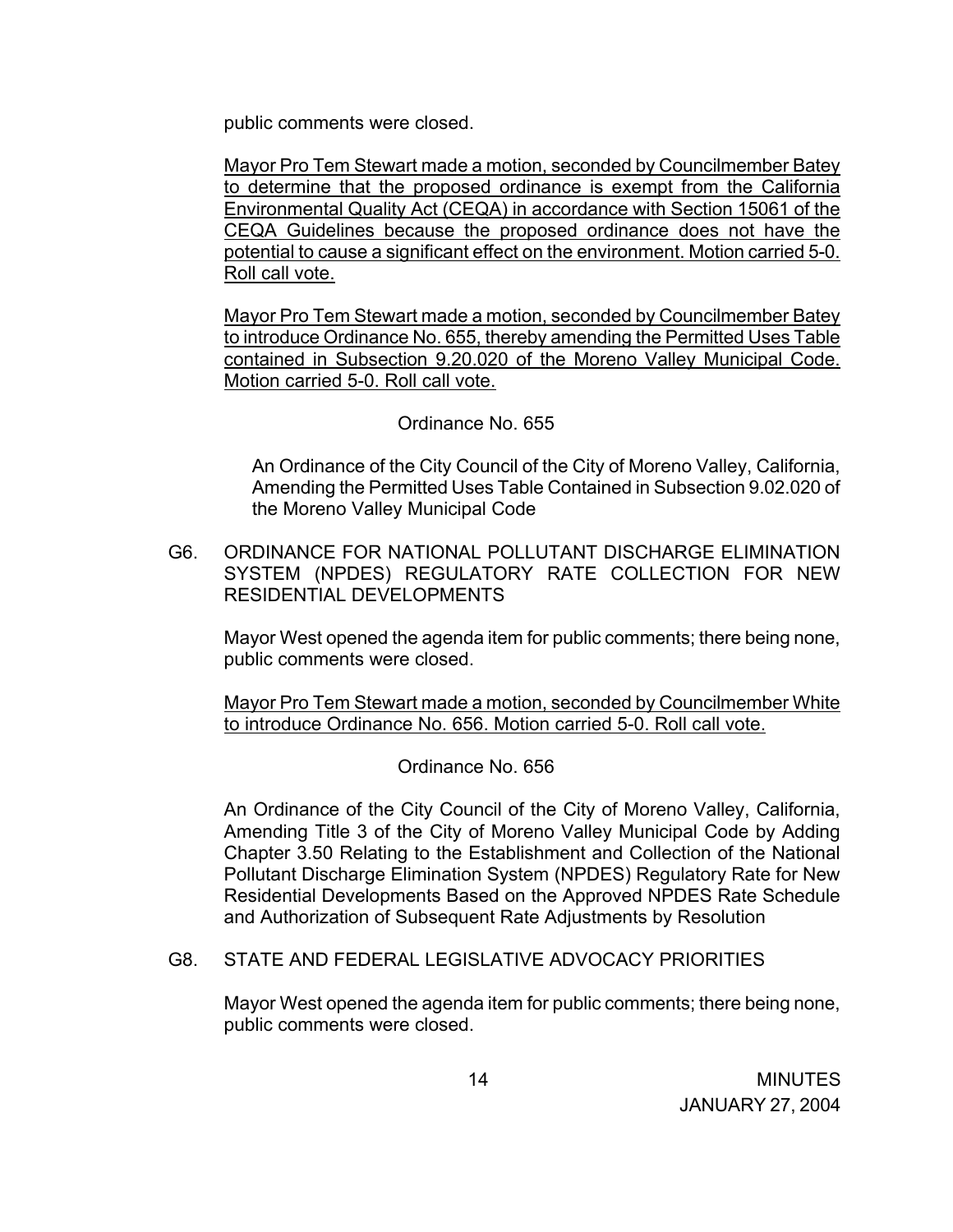Councilmember Batey made a motion, seconded by Mayor Pro Tem Stewart to continue the item to the Council meeting of February 10, 2004. Motion carried unanimously.

G9. LEGISLATIVE UPDATE

Mayor West opened the agenda item for public comments; there being none, public comments were closed.

 Councilmember Batey made a motion, seconded by Mayor Pro Tem Stewart to continue the item to the Council meeting of February 10, 2004. Motion carried unanimously.

G10. CITY MANAGER'S REPORT (Informational Oral Presentation – not for Council action)

 Councilmember Batey made a motion, seconded by Mayor Pro Tem Stewart to continue the item to the Council meeting of February 10, 2004. Motion carried unanimously.

### **H. LEGISLATIVE ACTIONS**

ORDINANCES - 1ST READING AND INTRODUCTION - NONE

ORDINANCES - 2ND READING AND ADOPTION

H1. ORDINANCE NO. 646, AN ORDINANCE OF THE CITY COUNCIL OF THE CITY OF MORENO VALLEY, CALIFORNIA, APPROVING PA03-0049, A ZONE CHANGE FOR ASSESSOR'S PARCEL NUMBERS 477-220-048 AND 049 FROM OFFICE TO R5 FOR 17.58-NET ACRES LOCATED AT THE NORTHEAST CORNER OF ALESSANDRO BOULEVARD AND MORRISON STREET (RECEIVED FIRST READING AND REINTRODUCTION JANUARY 13, 2004 ON A 4-0-1 VOTE, BATEY ABSENT)

 Mayor West opened the agenda item for public comments; there being none, public comments were closed.

 Councilmember Flickinger made a motion, seconded by Mayor Pro Tem Stewart to adopt Ordinance No. 646. Motion carried 5-0. Roll call vote.

Ordinance No. 646 An Ordinance of the City Council of the City of Moreno Valley, California,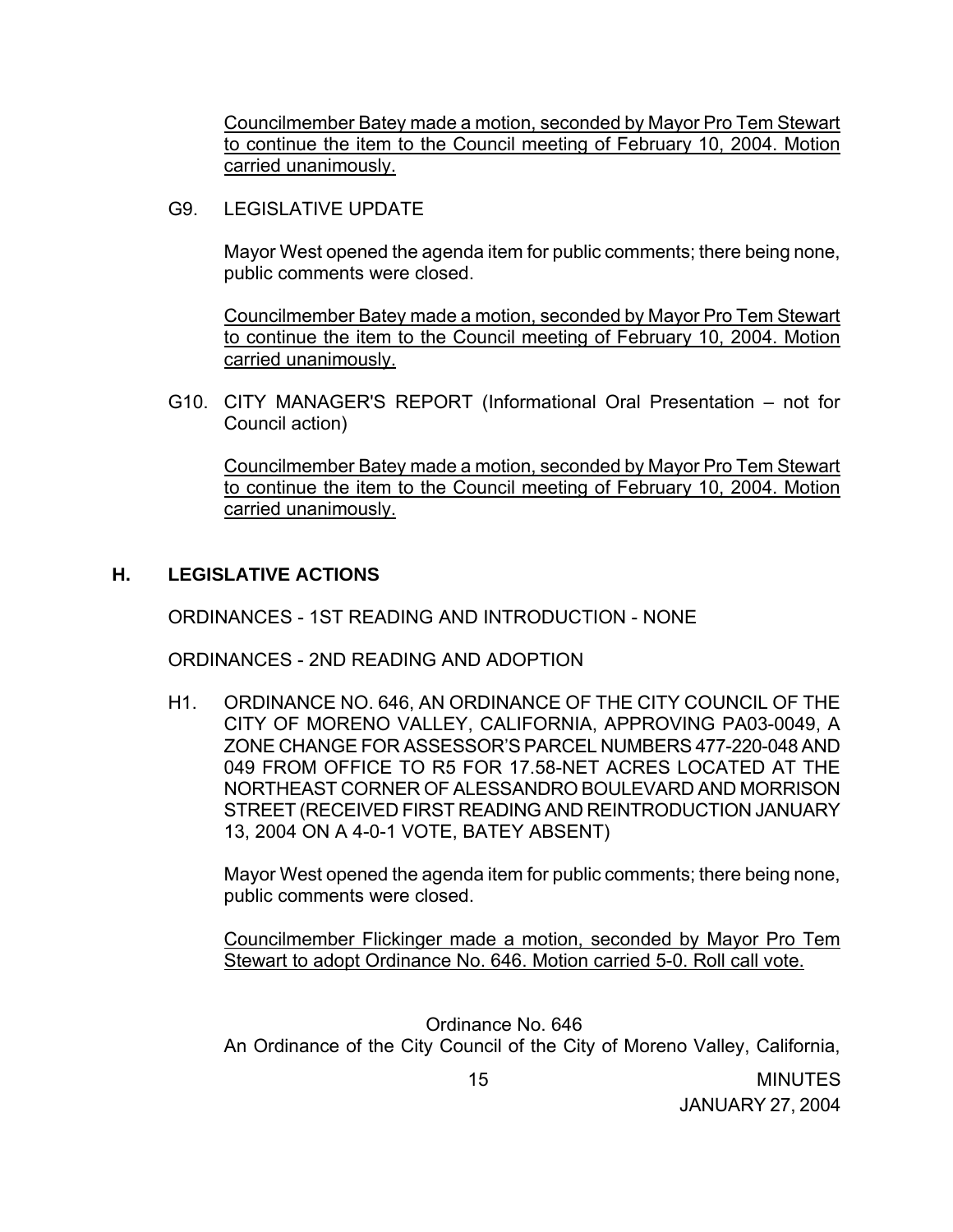Approving PA03-0049, A Zone Change for Assessor's Parcel Numbers 477- 220-048 and 049 from Office to R5 for 17.58-Net Acres Located at the Northeast Corner of Alessandro Boulevard and Morrison Street

H2. ORDINANCE NO. 647, AN ORDINANCE OF THE CITY COUNCIL OF THE CITY OF MORENO VALLEY, CALIFORNIA, REPEALING ORDINANCE NO. 263, SPECIFIC PLAN 215 (SP215) FOR 80.04 ACRES LOCATED ON THE SOUTHWEST CORNER OF CACTUS AVENUE AND OLIVER STREET (RECEIVED FIRST READING AND REINTRODUCTION JANUARY 13, 2004 ON A 4-0-1 VOTE, BATEY ABSENT)

 Mayor West opened the agenda item for public comments; there being none, public comments were closed.

 Councilmember Flickinger made a motion, seconded by Mayor Pro Tem Stewart to adopt Ordinance No. 647. Motion carried 5-0. Roll call vote.

Ordinance No. 647

 An Ordinance of the City Council of the City of Moreno Valley, California, Repealing Ordinance No. 263, Specific Plan 215 (SP215) for 80.04 Acres Located on the Southwest Corner of Cactus Avenue and Oliver Street

H3. ORDINANCE NO. 648, AN ORDINANCE OF THE CITY COUNCIL OF THE CITY OF MORENO VALLEY, CALIFORNIA, APPROVING A ZONE CHANGE (PA03-0090), FROM SP215 ZONING TO RESIDENTIAL 5 FOR 80.04 ACRES LOCATED ON THE SOUTHWEST CORNER OF CACTUS AVENUE AND OLIVER STREET (RECEIVED FIRST READING AND REINTRODUCTION JANUARY 13, 2004 ON A 4-0-1 VOTE, BATEY ABSENT)

 Mayor West opened the agenda item for public comments; there being none, public comments were closed.

 Councilmember Flickinger made a motion, seconded by Mayor Pro Tem Stewart to adopt Ordinance No. 648. Motion carried 5-0. Roll call vote.

Ordinance No. 648

 An Ordinance of the City Council of the City of Moreno Valley, California, Approving a Zone Change (PA03-0090), from SP215 Zoning to Residential 5 for 80.04 Acres Located on the Southwest Corner of Cactus Avenue and Oliver Street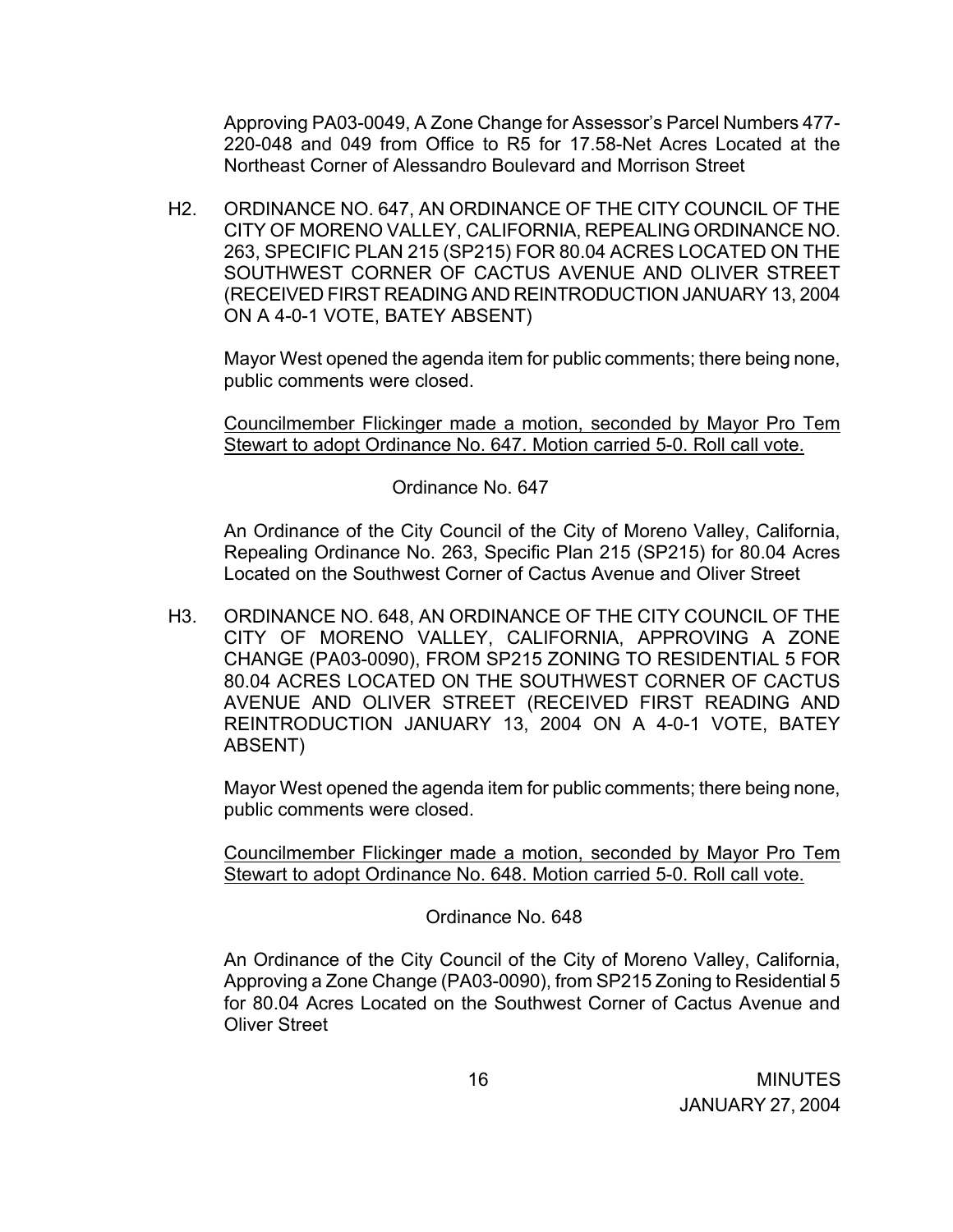H4. ORDINANCE NO. 653, AN ORDINANCE OF THE CITY COUNCIL OF THE CITY OF MORENO VALLEY, CALIFORNIA, THAT EMPOWERS THE PUBLIC WORKS DIRECTOR/CITY ENGINEER TO ADOPT, ENFORCE AND AMEND MORENO VALLEY UTILITIES' UNDERGROUND ELECTRICAL SERVICE REQUIREMENTS, RESIDENTIAL DISTRIBUTION DESIGN PROCEDURES, UNDERGROUND CONSTRUCTION STANDARDS, AND SAFETY AND HEALTH PROCEDURES (RECEIVED FIRST READING AND INTRODUCTION JANUARY 13, 2004 ON A 4-0-1 VOTE, BATEY ABSENT)

 Mayor West opened the agenda item for public comments; there being none, public comments were closed.

 Councilmember Flickinger made a motion, seconded by Councilmember White to adopt Ordinance No. 653. Motion carried 5-0. Roll call vote.

Ordinance No. 653

 An Ordinance of the City Council of the City of Moreno Valley, California, that Empowers the Public Works Director/City Engineer to Adopt, Enforce and Amend Moreno Valley Utilities' Underground Electrical Service Requirements, Residential Distribution Design Procedures, Underground Construction Standards, and Safety and Health Procedures

H5. ORDINANCE NO. 654, AN ORDINANCE OF THE CITY COUNCIL OF THE CITY OF MORENO VALLEY AMENDING TITLE 3 OF THE CITY OF MORENO VALLEY MUNICIPAL CODE, BY ADDING A NEW CHAPTER 3.48, ESTABLISHING A LOCAL DEVELOPMENT MITIGATION FEE FOR FUNDING THE PRESERVATION OF NATURAL ECOSYSTEMS IN ACCORDANCE WITH THE WESTERN RIVERSIDE COUNTY MULTIPLE SPECIES HABITAT CONSERVATION PLAN (RECEIVED FIRST READING AND INTRODUCTION JANUARY 13, 2004 ON A 4-0-1 VOTE, BATEY ABSENT)

 Mayor West opened the agenda item for public comments. Public comments were received from Larry McGee (representing La Pacifica Apartments).

 Mayor Pro Tem Stewart made a motion, seconded by Councilmember Flickinger to adopt Ordinance No. 654. Motion carried 5-0. Roll call vote.

Ordinance No. 654

An Ordinance of the City Council of the City of Moreno Valley Amending Title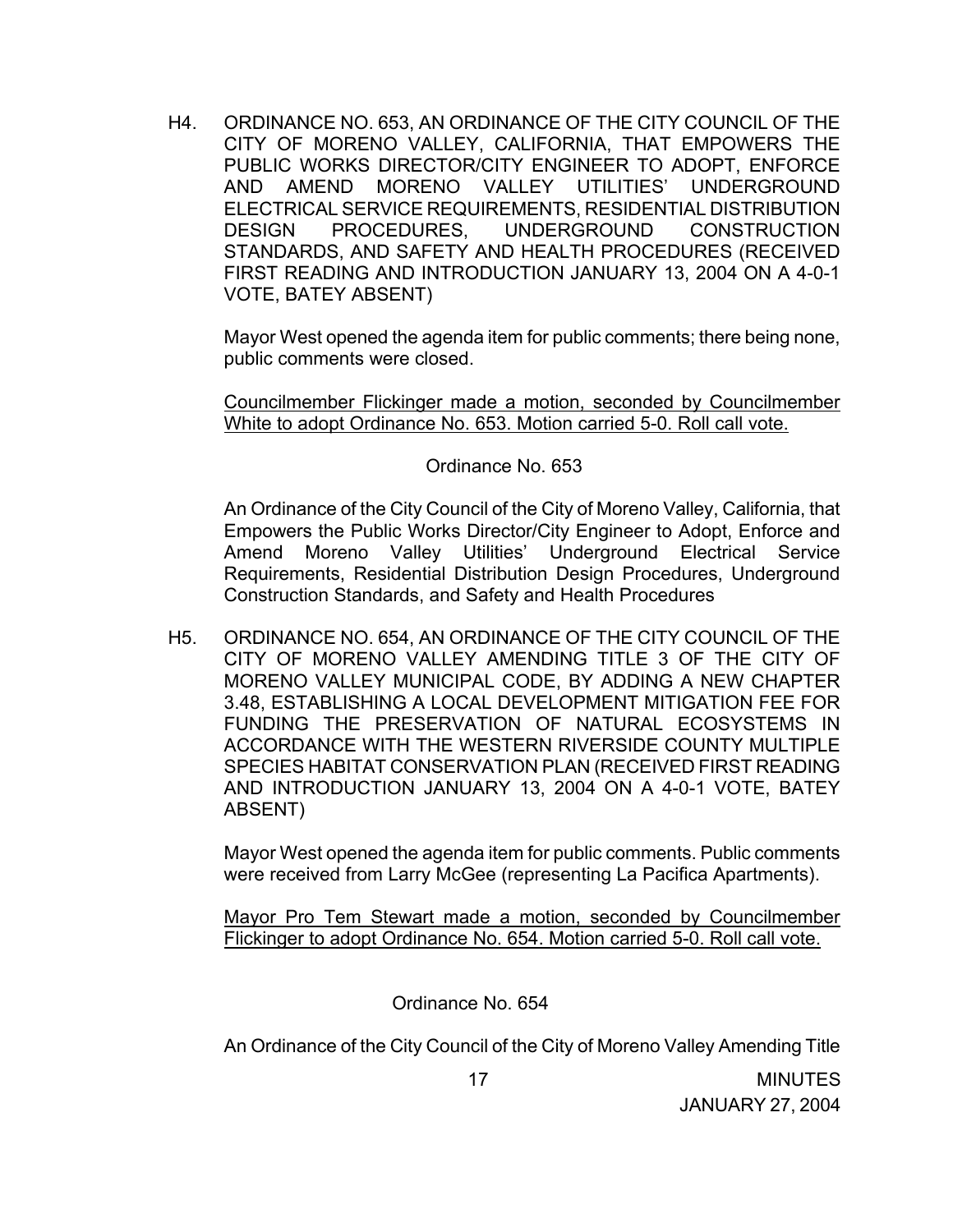3 of the City of Moreno Valley Municipal Code, by Adding a New Chapter 3.48, Establishing a Local Development Mitigation Fee for Funding the Preservation of Natural Ecosystems in Accordance With the Western Riverside County Multiple Species Habitat Conservation Plan

H6. ORDINANCE NO. 635, AN ORDINANCE OF THE CITY COUNCIL OF THE CITY OF MORENO VALLEY, CALIFORNIA, REPEALING AND REENACTING CHAPTER 11.40 OF TITLE 11 OF THE CITY OF MORENO VALLEY MUNICIPAL CODE RELATING TO THE USE OF PARKS AND RECREATION FACILITIES (RECEIVED FIRST READING AND INTRODUCTION JANUARY 13, 2004 ON A 4-0-1 VOTE, BATEY ABSENT)

Mayor West opened the agenda item for public comments; there being none, public comments were closed.

Mayor Pro Tem Stewart made a motion, seconded by Councilmember Flickinger to adopt Ordinance No. 635. Motion carried 5-0. Roll call vote.

Ordinance No. 635

An Ordinance of the City Council of the City of Moreno Valley, California, Repealing and Reenacting Chapter 11.40 of Title 11 of the City of Moreno Valley Municipal Code Relating to the Use of Parks and Recreation Facilities

H7. ORDINANCE NO. CSD 42, AN ORDINANCE OF THE MORENO VALLEY COMMUNITY SERVICES DISTRICT OF THE CITY OF MORENO VALLEY, CALIFORNIA, APPROVING THE USE OF PARKS AND RECREATION FACILITIES AND RESCINDING CERTAIN PRIOR ENACTMENTS (RECEIVED FIRST READING AND INTRODUCTION JANUARY 13, 2004 ON A 4-0-1 VOTE, BATEY ABSENT)

 President West opened the agenda item for public comments; there being none, public comments were closed.

 Boardmember Flickinger made a motion, seconded by Boardmember White to adopt Ordinance No. CSD 42. Motion carried 5-0. Roll call vote.

Ordinance No. CSD 42